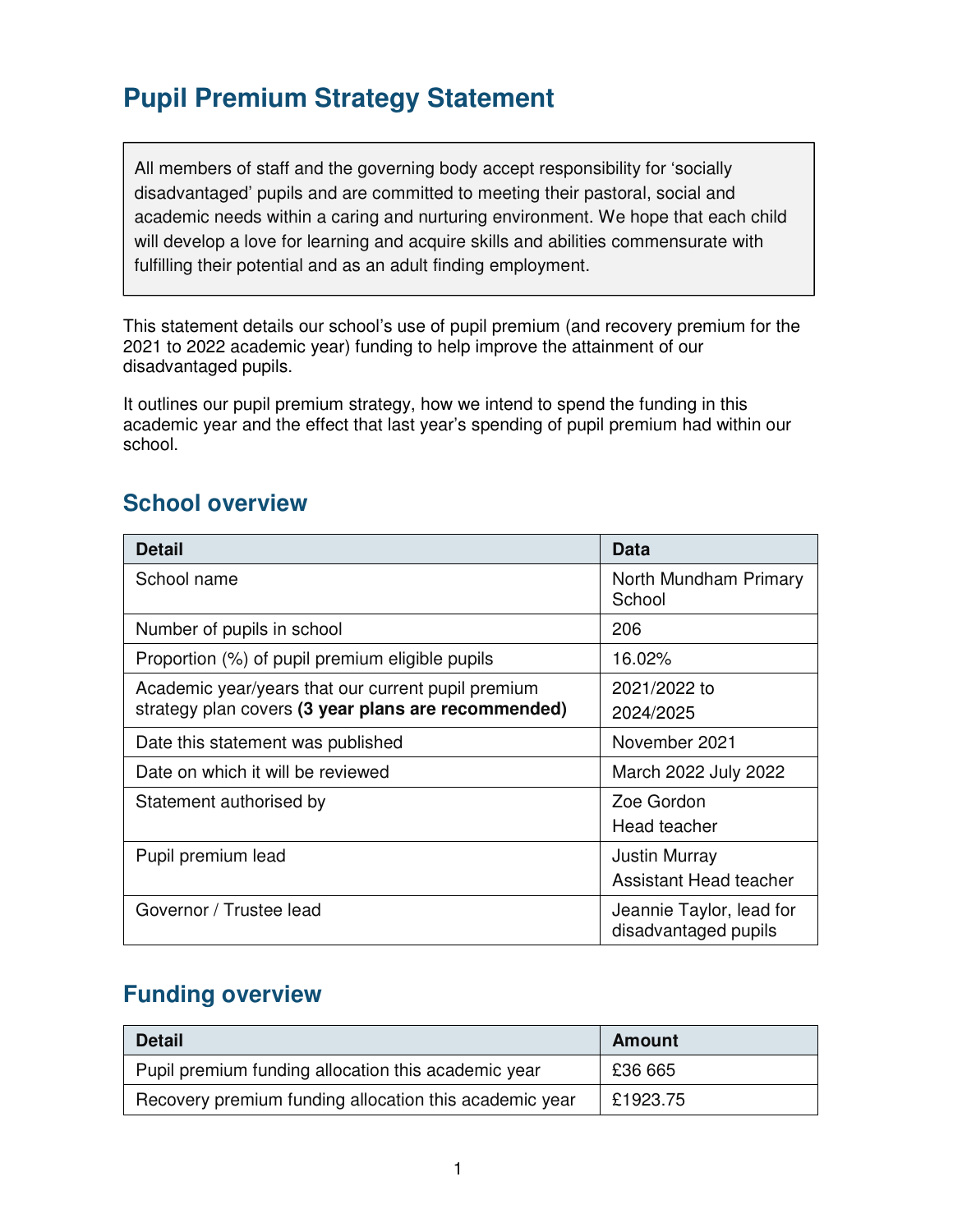| Pupil premium funding carried forward from previous<br>years (enter £0 if not applicable)                                                                                  | £0         |
|----------------------------------------------------------------------------------------------------------------------------------------------------------------------------|------------|
| Total budget for this academic year<br>If your school is an academy in a trust that pools this<br>funding, state the amount available to your school this<br>academic year | £38 588.75 |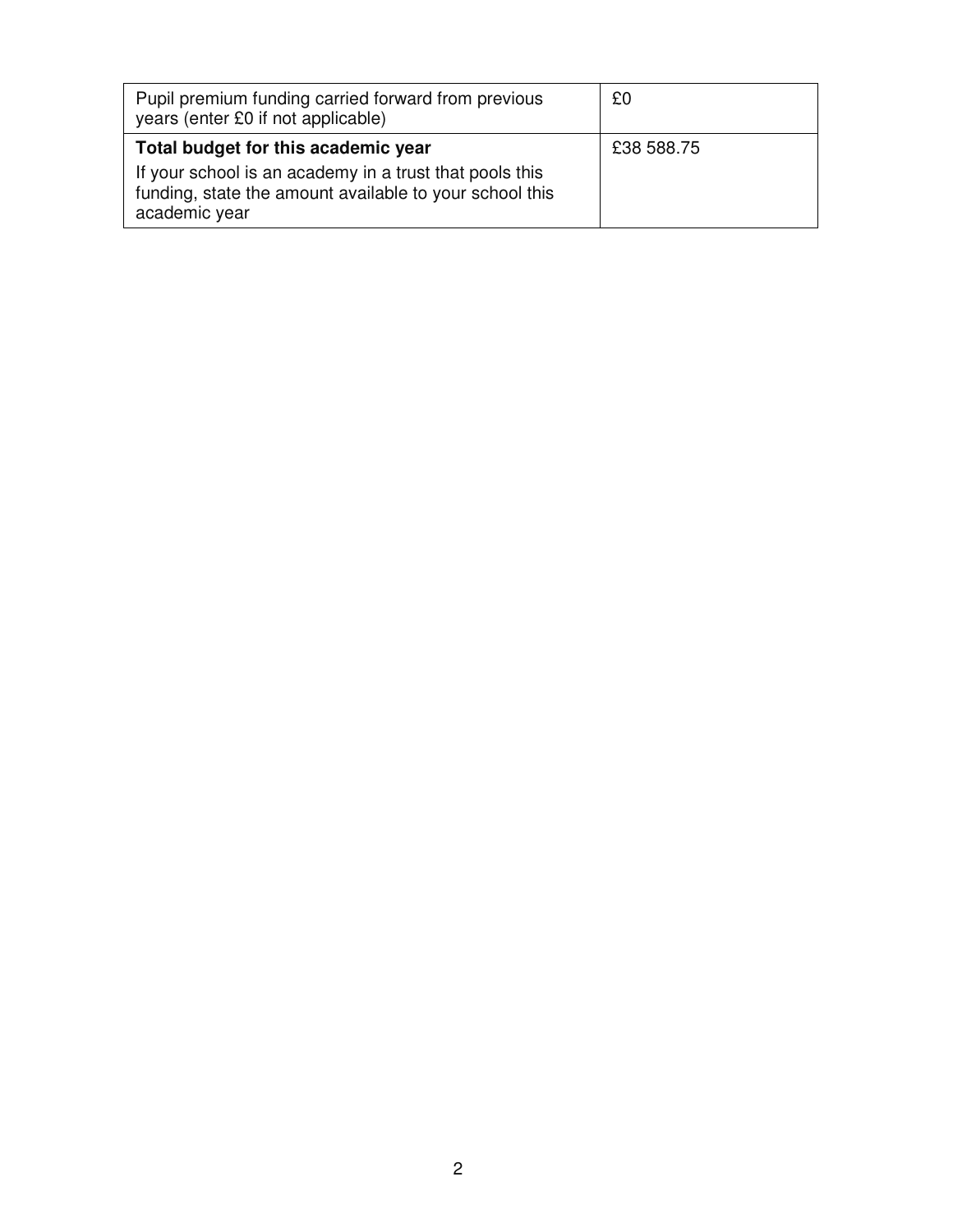# **Part A: Pupil premium strategy plan**

## **Statement of intent**

At North Mundham Primary School we target the use of Pupil Premium Grant funding to ensure that our disadvantaged pupils receive the highest quality of education to enable them to become active, socially responsible citizens of the future. We recognise that disadvantaged children can face a wide range of barriers which may impact on their learning. As an inclusive school, our intention is to provide an inspirational and inclusive teaching and learning environment with outstanding teaching and learning. Our ultimate goal is that no child is left behind socially, or academically because of disadvantage. We strive to remove the soft bigotry of low expectations, raise lifelong aspirations and focus on removing barriers to learning and achieving excellence.

We will consider the challenges faced by vulnerable pupils, such as those who have a social worker and young carers. The activity we have outlined in this statement is also intended to support their needs, regardless of whether they are disadvantaged or not and be aware of high attaining pupils.

Quality first teaching is at the heart of our approach, with a focus on early reading skills and vocabulary development; key mathematical skills to support the broader curriculum and an inclusive, pastoral approach within the school environment. High quality classroom practice is proven to have the greatest impact on closing the disadvantage attainment gap and at the same time will benefit the non-disadvantaged pupils in our school.

Our approach to supporting disadvantaged pupils is carefully interwoven into our whole school approach rather than being supplementary. Our intervention approach, data analysis and reviews, staffing timetables, CPD, safeguarding practice, learning walks and observations all support the principles set out in this statement.

The key principles for our strategy are:

✓ Quality first Teaching and where appropriate, additional intervention opportunities are an entitlement for all pupils. No pupil will be left behind.

 $\sqrt{ }$  A high level of literacy, underpinned by a rigorous early reading strategy, is the most important factor in a student being able to access the taught curriculum.

 $\sqrt{2}$  Wide access to cultural and personal capital opportunities is important for the wellbeing, engagement, and happiness of our pupils, which will in turn encourage good attendance and punctuality to school and lessons.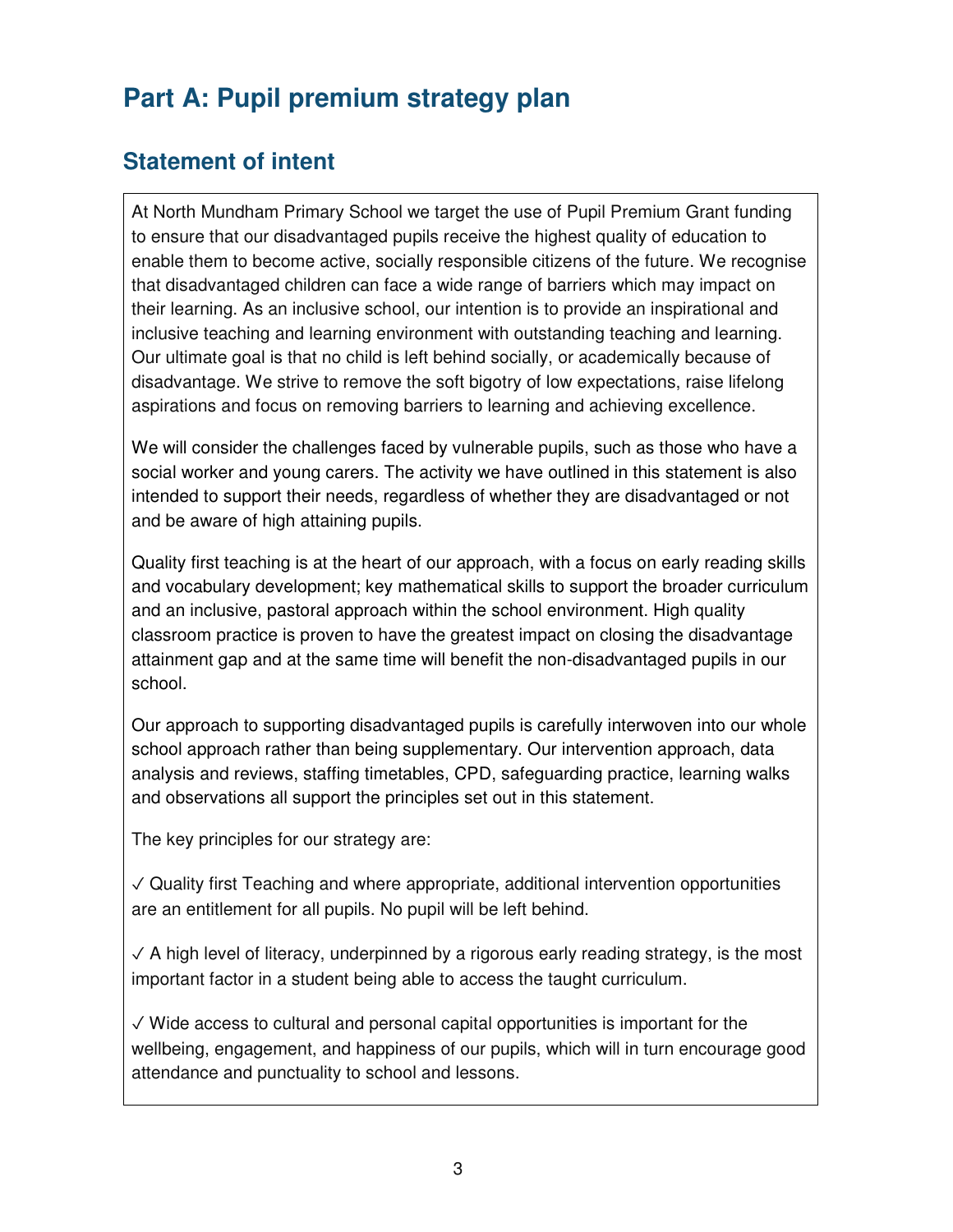## **Challenges**

This details the key challenges to achievement that we have identified among our disadvantaged pupils.

| <b>Challenge</b><br>number | <b>Detail of challenge</b>                                                                                                                                                                                                                                                                                                                                                                                                                                                                                   |
|----------------------------|--------------------------------------------------------------------------------------------------------------------------------------------------------------------------------------------------------------------------------------------------------------------------------------------------------------------------------------------------------------------------------------------------------------------------------------------------------------------------------------------------------------|
| 1                          | Teaching that consistently takes into account the needs of PP students.<br>We have developed a methodology surrounding QFT for all children in school<br>that focusses on the role of the class teacher in attainment for all pupils. With<br>staffing changes, early career teachers etc we are striving to raise awareness<br>through data review meetings, use of recording systems and monitoring of<br>targeted intervention to ensure all children receive the best chance to meet<br>their potential. |
| $\overline{2}$             | Low levels of literacy and oracy particularly in PP boys. EEF reports have<br>found that many students have reversed rather than improved their reading<br>levels over the last two academic years due to COVID. This will impact PP<br>students who tend to have less access to books at home.                                                                                                                                                                                                              |
| 3                          | Negative impact on progress caused by poor behaviour and disruption to<br>learning.<br>During this academic year, we are developing our behaviour strategy<br>approach in school to be therapeutic. We have engaged in initial training and<br>have had key staff becoming 'behaviour champions'. This has been an<br>element of INSET as well as support staff meeting and is aimed at improving<br>the behaviour and readiness to learn of our pupils.                                                     |
| 4                          | Access to wider opportunities. With the acknowledgement of evidence to<br>suggest that within our community that children entitled to PPG funding have<br>less opportunity to access wider opportunities we aim to ensure that no child is<br>unable to participate due to financial restrictions.                                                                                                                                                                                                           |
| 5                          | Social, Emotional and Mental Health. Within our school setting there have<br>been a number of children who have experienced or are experiencing<br>difficulties in this area. We are providing through our ELSA support and<br>investment in play therapy as well as the introduction of the Jigsaw curriculum<br>to ensure that all children have needs addressed as they arise.                                                                                                                            |

#### **Intended outcomes**

This explains the outcomes we are aiming for **by the end of our current strategy plan**, and how we will measure whether they have been achieved.

| <b>Intended outcome</b>                                                             | <b>Success criteria</b>                                                                                                                                                                                                                                          |
|-------------------------------------------------------------------------------------|------------------------------------------------------------------------------------------------------------------------------------------------------------------------------------------------------------------------------------------------------------------|
| <b>Teaching that consistently</b><br>takes into account the needs<br>of PP students | The monitoring of teaching of disadvantaged students will<br>show a good or better standard of teaching and learning<br>with no inadequate teaching throughout the school. Where<br>inadequate teaching exists, robust measures are in place<br>to improve this. |
|                                                                                     | Books demonstrate high quality teaching and learning. The<br>books demonstrate quality feedback that enable students<br>to make good progress.                                                                                                                   |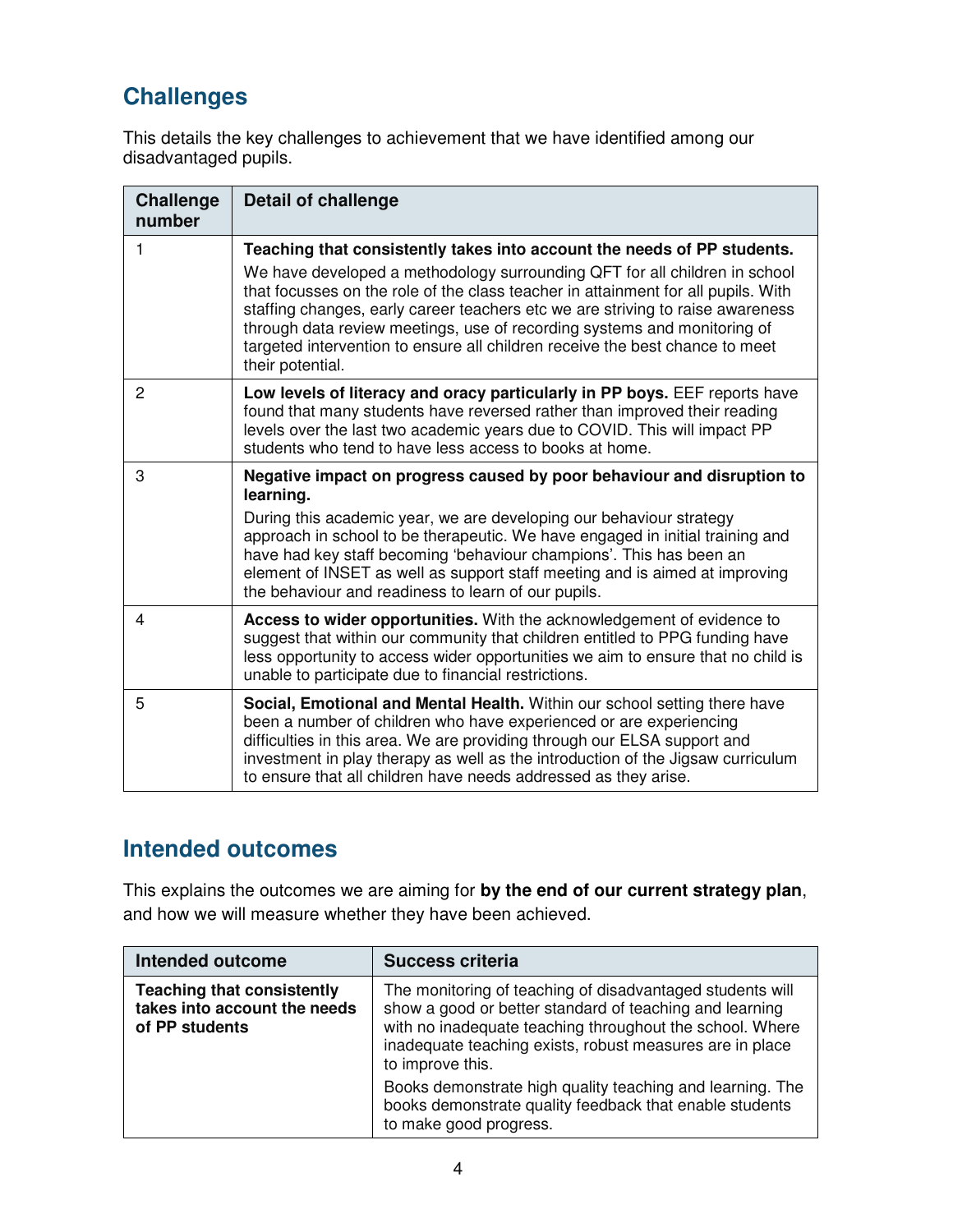|                                                                                                                       | Higher expectations and aspirations of disadvantaged<br>students, based on aspirational target setting will result in<br>improved progress for all students throughout the year.                                                                                      |
|-----------------------------------------------------------------------------------------------------------------------|-----------------------------------------------------------------------------------------------------------------------------------------------------------------------------------------------------------------------------------------------------------------------|
|                                                                                                                       | A highly effective curriculum will drive progress in<br>disadvantaged students ensuring they develop the core<br>knowledge and skills they need to be successful.                                                                                                     |
|                                                                                                                       | Identification of the need for intervention and<br>understanding how to ensure suitable progress is being<br>made against baseline assessments. Use of Edukey to<br>support this.                                                                                     |
| High levels of literacy and<br>oracy particularly in PP<br>boys.                                                      | Improve the reading outcomes in teacher assessment in<br>KS1 and PP boys in KS2 so that students at least meet<br>national average for reading expectations.                                                                                                          |
|                                                                                                                       | KS1 phonics screening to set ambitious targets that<br>promote high levels of attainment for all children including<br>those from the disadvantaged category.                                                                                                         |
|                                                                                                                       | Standardised scores on KS2 reading assessments to<br>demonstrate that PP children are in line with their peers.                                                                                                                                                       |
|                                                                                                                       | Improve the reading age of all students so that they are at<br>least in line with their age related expectations in teacher<br>assessment and statutory assessment.                                                                                                   |
|                                                                                                                       | Assessments and observations indicate significantly<br>improved oral language among disadvantaged pupils. This<br>is evident when triangulated with other sources of<br>evidence, including engagement in lessons, book scrutiny<br>and ongoing formative assessment. |
|                                                                                                                       | Interventions overseen by SLT and regular review and<br>evaluation of inmpact. Overseen by SENCo and AHT.                                                                                                                                                             |
| Improve pupil behaviour for<br>learning and engagement in<br>lessons in order to impact<br>positively on progress and | PP students to be achieving in line with national average in<br>EYFS baseline, KS1 assessments and KS2 statutory<br>assessments.                                                                                                                                      |
| improve the proportion of<br>students achieving at end of<br>stage benchmark testing.                                 | Through internal teacher assessment (Target Tracker)<br>children assessed as disadvantaged will be in line with<br>internal data averages and national average.                                                                                                       |
| <b>Access to wider</b><br>opportunities                                                                               | PP children will be offered the opportunity to take up extra-<br>curricular activities during every cycle.                                                                                                                                                            |
|                                                                                                                       | Opportunities for music provision will be offered to every<br>child during KS2.                                                                                                                                                                                       |
|                                                                                                                       | A contingency fund for trips and Y6 residential will ensure<br>that children are able to fully participate.                                                                                                                                                           |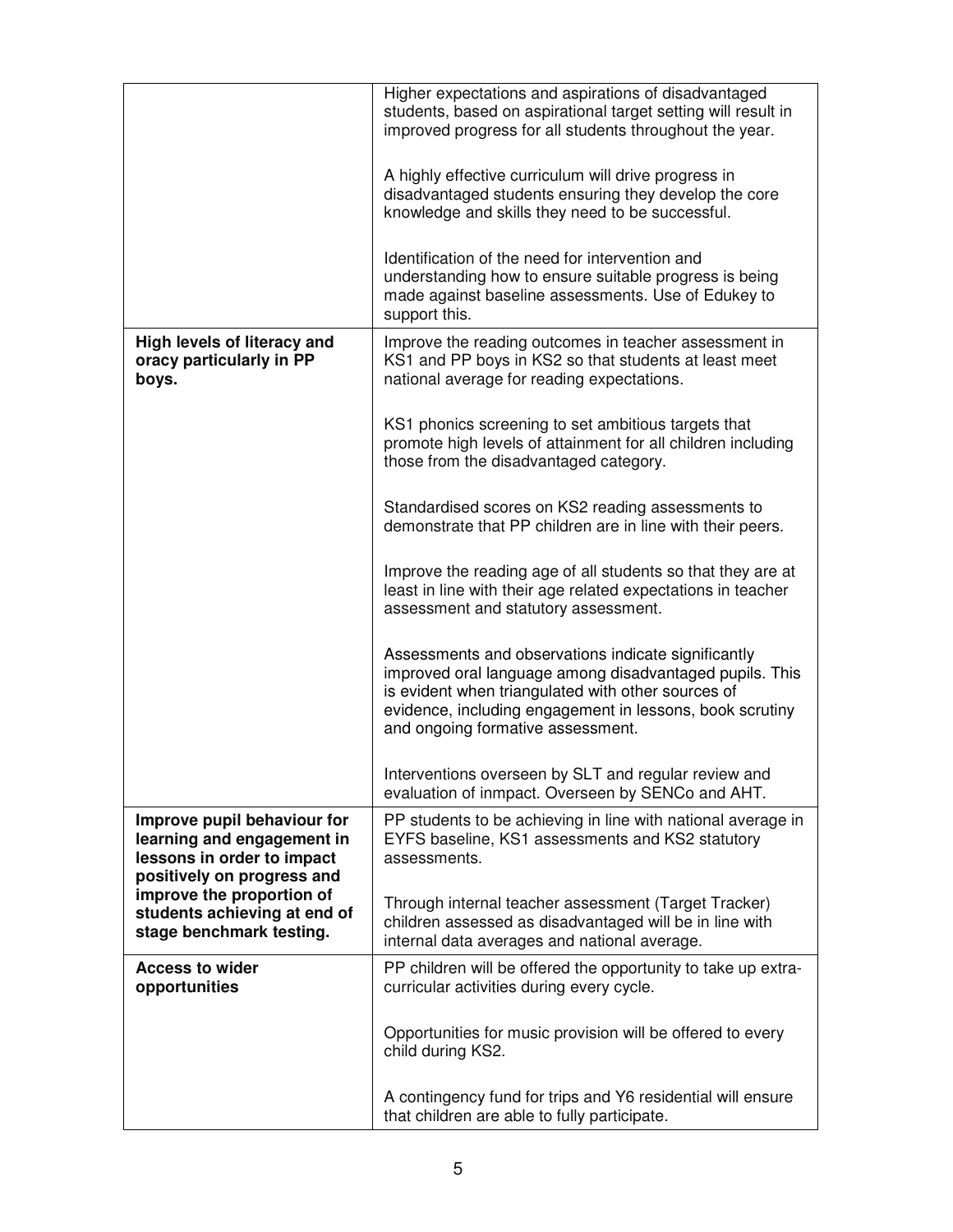|                                                | Opportunities for extension learning activities will be<br>prioritised for those children on the disadvantaged register<br>who are high attaining. |  |
|------------------------------------------------|----------------------------------------------------------------------------------------------------------------------------------------------------|--|
| <b>Social, Emotional and Mental</b><br>Health. | Funding of ELSA support programme in place to support<br>children in need.                                                                         |  |
|                                                | Play therapists in school in a variety of roles to support<br>those children deemed disadvantaged through SEMH.                                    |  |
|                                                | All PP children to take part in a SEMH well-being survey to<br>assess need.                                                                        |  |
|                                                | Sustained high levels of wellbeing from 2024/25<br>demonstrated by:                                                                                |  |
|                                                | qualitative data from student voice, student and<br>parent surveys and teacher observations                                                        |  |
|                                                | a significant increase in participation in enrichment<br>$\bullet$<br>activities, particularly among disadvantaged pupils                          |  |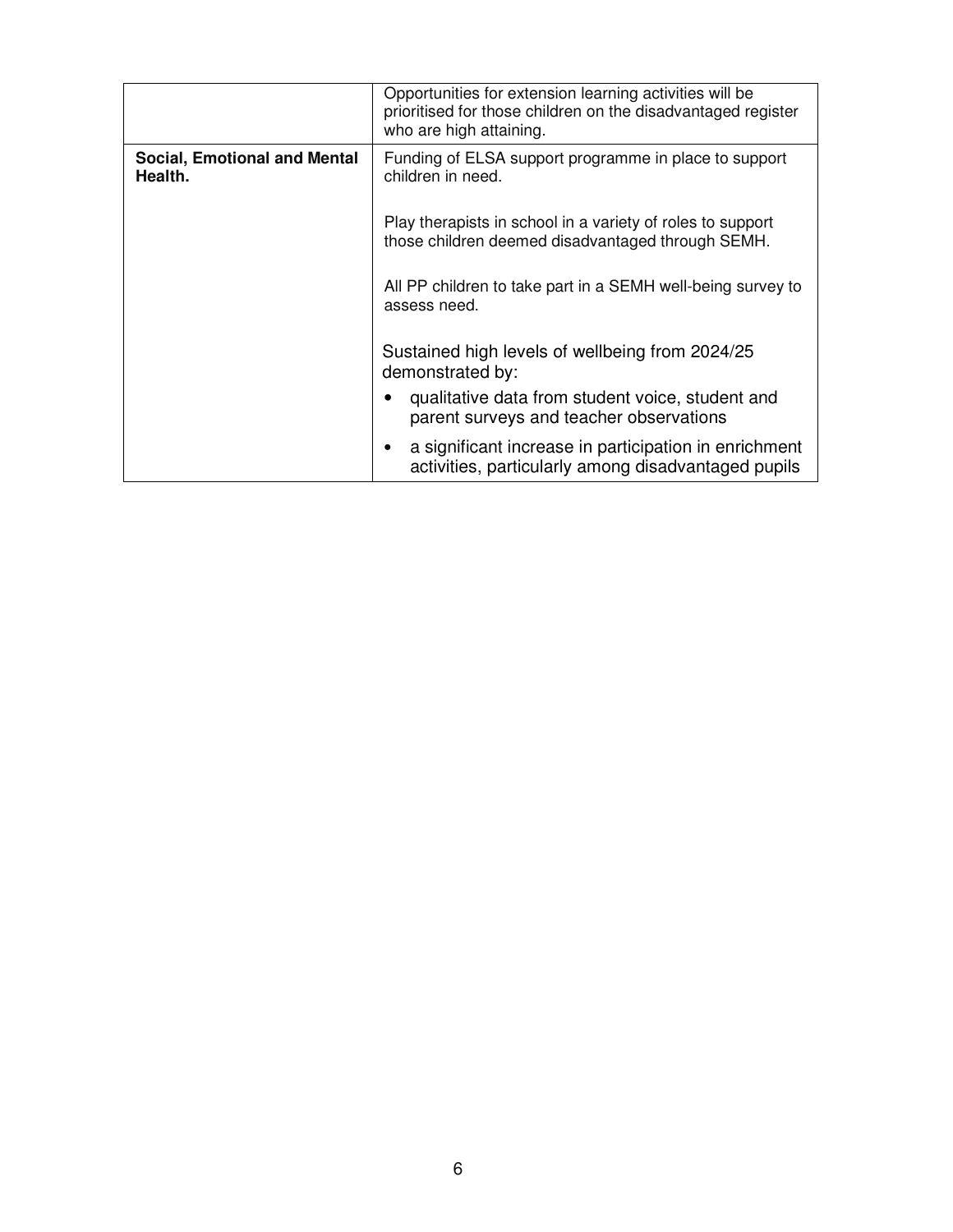## **Activity in this academic year**

This details how we intend to spend our pupil premium (and recovery premium funding) **this academic year** to address the challenges listed above.

#### **Teaching (for example, CPD, recruitment and retention)**

Budgeted cost: £10567.80 *This is with a third of the cost of the two CPD packages*

| <b>Activity</b>                                                                                                     | Evidence that supports this approach                                                                                                                                                                                                                                                                                               | <b>Challenge</b><br>number(s)<br>addressed |
|---------------------------------------------------------------------------------------------------------------------|------------------------------------------------------------------------------------------------------------------------------------------------------------------------------------------------------------------------------------------------------------------------------------------------------------------------------------|--------------------------------------------|
| Employment<br>of qualified<br>member of<br>staff to deliver<br>emotional<br>literacy<br>support<br>(ELSA)<br>£3,384 | The EEF document<br>https://educationendowmentfoundation.org.uk/education-<br>evidence/teaching-learning-toolkit/social-and-emotional-<br>learning<br>offers the key finding that it offers approximately 4<br>months of progress but also states the unmeasured<br>benefits are vital in this methodology.                        | 5                                          |
| Use of trained<br>teacher to<br>provide<br>additional<br>intervention to<br>vulnerable<br>learners.<br>£4145        | The EEF toolkit states there is moderate impact for low<br>cost of small group tuition.<br>https://educationendowmentfoundation.org.uk/education-evidence/teaching-<br>learning-toolkit                                                                                                                                            | 1,2                                        |
| <b>Ruth Miskin</b><br>training<br><b>Standard</b><br>Package<br>3475 over three<br>years<br>£1158.30                | Phonics has a positive impact overall (+5 months) with<br>very extensive evidence and is an important component<br>in the development of early reading skills, particularly for<br>children from disadvantaged backgrounds<br>https://educationendowmentfoundation.org.uk/education-<br>evidence/teaching-learning-toolkit/phonics | 1, 2                                       |
| <b>White Rose</b><br>Jigsaw<br>Package<br>£5641.50<br>Spread over 3<br>years<br>£1880.50                            | The EEF toolkit shows that CPD is a core component of<br>high quality provision of disadvantaged children. This fits<br>our ethos and philosophy of quality first teaching.<br>https://educationendowmentfoundation.org.uk/education-<br>evidence/evidence-reviews/teachers-continuing-professional-<br>development                | $\mathbf{1}$                               |

#### **Targeted academic support (for example, tutoring, one-to-one support structured interventions)**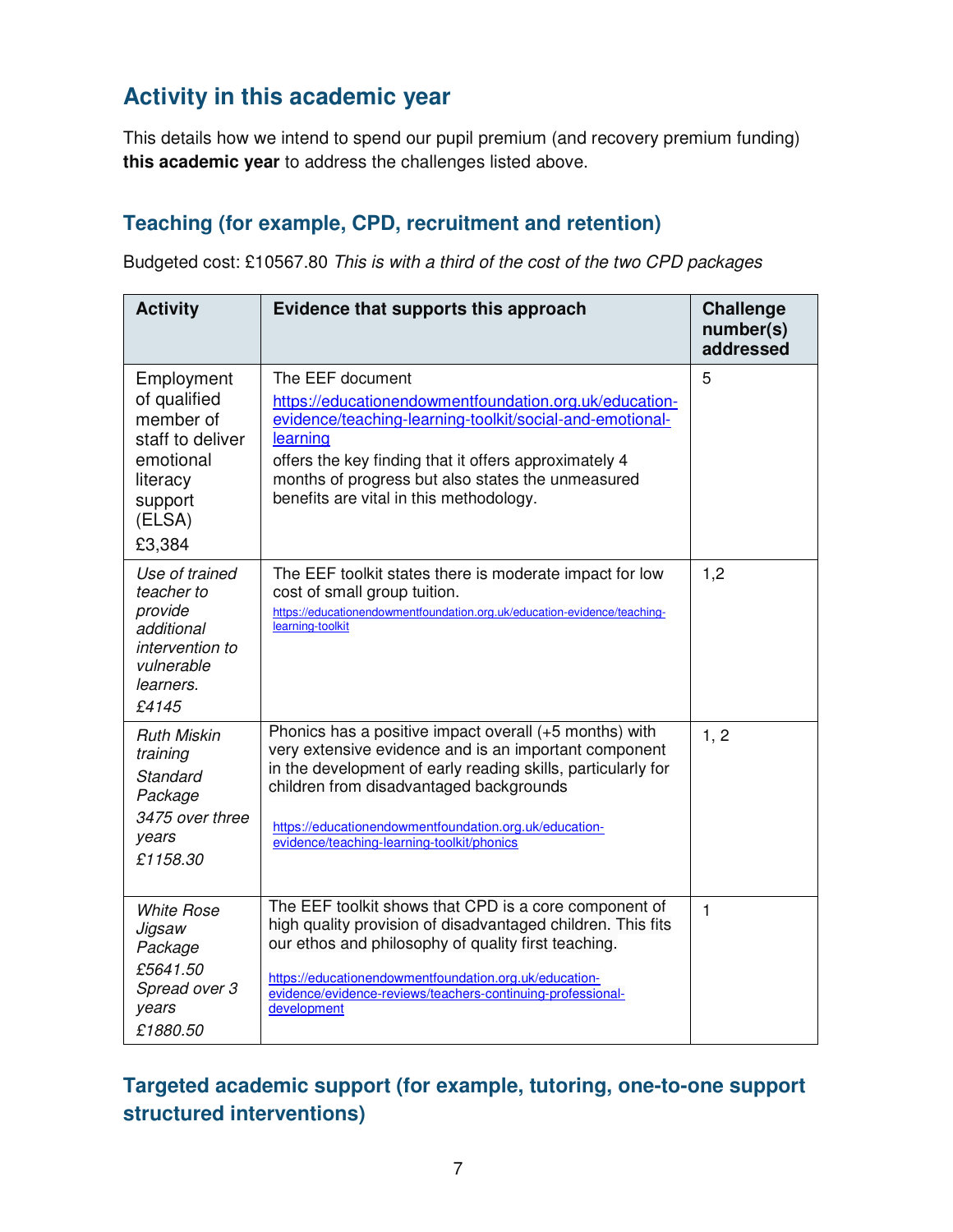| <b>Activity</b>                                                                 | Evidence that supports this approach                                                                                                                                                                                                                                                                                                                                                                                                                                                                                                                                                                                                                          | <b>Challenge</b><br>number(s)<br>addressed |
|---------------------------------------------------------------------------------|---------------------------------------------------------------------------------------------------------------------------------------------------------------------------------------------------------------------------------------------------------------------------------------------------------------------------------------------------------------------------------------------------------------------------------------------------------------------------------------------------------------------------------------------------------------------------------------------------------------------------------------------------------------|--------------------------------------------|
| Employment<br>of play<br>therapists<br>through the<br>academic<br>year<br>£4000 | Various bodies including the National Institute for Health<br>and Care Excellence recommend play therapy and<br>assign positive impact to this use $-$ see the below link for<br>effectiveness reporting.<br>https://journals.sagepub.com/doi/abs/10.1177/1049731519854157                                                                                                                                                                                                                                                                                                                                                                                    | 5                                          |
| Additional<br><b>SENCo time</b><br>£11,694                                      | The EEF toolkit attributes moderate impact with moderate<br>cost of teaching assistant interventions which is part of<br>SENCo's strategic role.<br>It also says there is moderate impact for low cost of both<br>small group tuition and social and emotional learning both<br>of which the SENCo co-ordinates.<br>https://educationendowmentfoundation.org.uk/education-evidence/teaching-<br>learning-toolkit<br>The SENCo is also responsible for CPD for support staff<br>in improving the quality of teaching.<br>https://d2tic4wvo1iusb.cloudfront.net/documents/quidance/Quality Assurance<br><b>Teachers Continuing Professional Development.pdf</b> | 1, 2, 3, 5                                 |
|                                                                                 |                                                                                                                                                                                                                                                                                                                                                                                                                                                                                                                                                                                                                                                               |                                            |

### **Wider strategies (for example, related to attendance, behaviour, wellbeing)**

Budgeted cost: £3691

| <b>Activity</b>                                  | <b>Evidence that supports this</b><br>approach                                                                                                                                                                                                                                                                                                                                                                                                                                                     | <b>Challenge</b><br>number(s)<br>addressed |
|--------------------------------------------------|----------------------------------------------------------------------------------------------------------------------------------------------------------------------------------------------------------------------------------------------------------------------------------------------------------------------------------------------------------------------------------------------------------------------------------------------------------------------------------------------------|--------------------------------------------|
| Therapeutic approach<br>to behaviour CPD<br>£300 | Angela Wadham delivered training as a<br>therapeutic thinking consultant and<br>evidence based on studies in East<br>Sussex, Essex and Hertfordshire to<br>reduce school exclusions and provide<br>disaffected and anxious pupils with a<br>more positive attitude towards school<br>and themselves as learners.<br>Both targeted interventions and<br>universal approaches can have positive<br>overall effects:<br><b>Behaviour interventions   EEF</b><br>(educationendowmentfoundation.org.uk) | 3                                          |
| Clothing budget to<br>ensure that all children   | Based on our experiences and those of<br>similar schools to ours, we have<br>identified a need to set funding aside to                                                                                                                                                                                                                                                                                                                                                                             | 4                                          |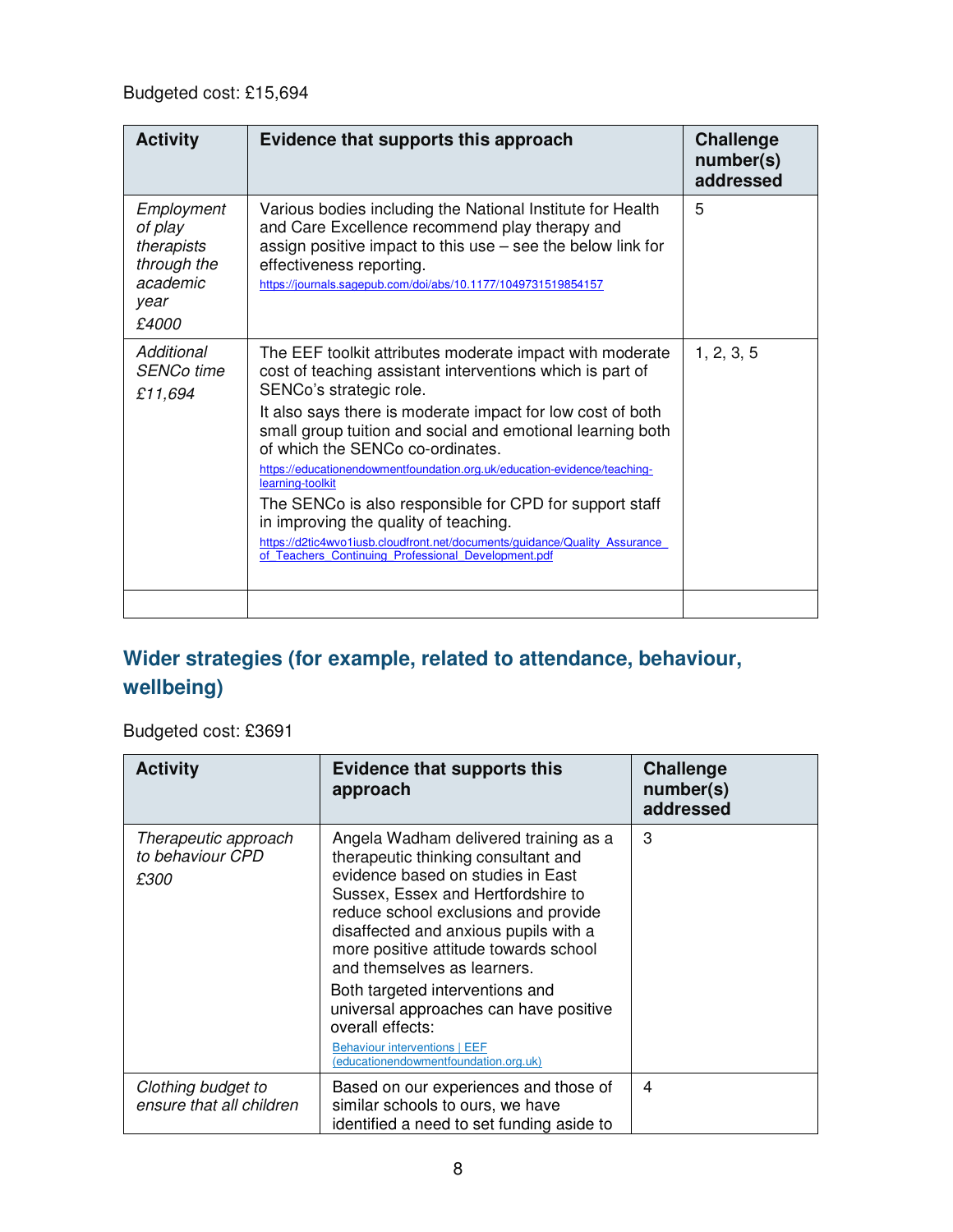| are in appropriate<br>clothing for school<br>£1800                                                | respond quickly to needs that have<br>proven to be successful in self-esteem,<br>parental engagement and an inclusive<br>identity.                                                                                                                           |      |
|---------------------------------------------------------------------------------------------------|--------------------------------------------------------------------------------------------------------------------------------------------------------------------------------------------------------------------------------------------------------------|------|
| <b>Book Fair Money to</b><br>ensure all children have<br>access to high quality<br>texts.<br>£400 | Based on our experiences and those of<br>similar schools to ours, we have<br>identified a need to set funding aside to<br>respond quickly to needs that have<br>proven to be successful in self-esteem,<br>parental engagement and an inclusive<br>identity. | 2, 4 |
| <i>Music Lessons</i><br>£231                                                                      | Based on our experiences and those of<br>similar schools to ours, we have<br>identified a need to set funding aside to<br>respond quickly to needs that have<br>proven to be successful in self-esteem,<br>parental engagement and an inclusive<br>identity. | 4    |
| Club, Visits and Cobnor<br>Subsidy<br>£1200<br>£960                                               | Based on our experiences and those of<br>similar schools to ours, we have<br>identified a need to set funding aside to<br>respond quickly to needs that have<br>proven to be successful in self-esteem,<br>parental engagement and an inclusive<br>identity. | 4    |

### **Total budgeted cost: £29,952.80**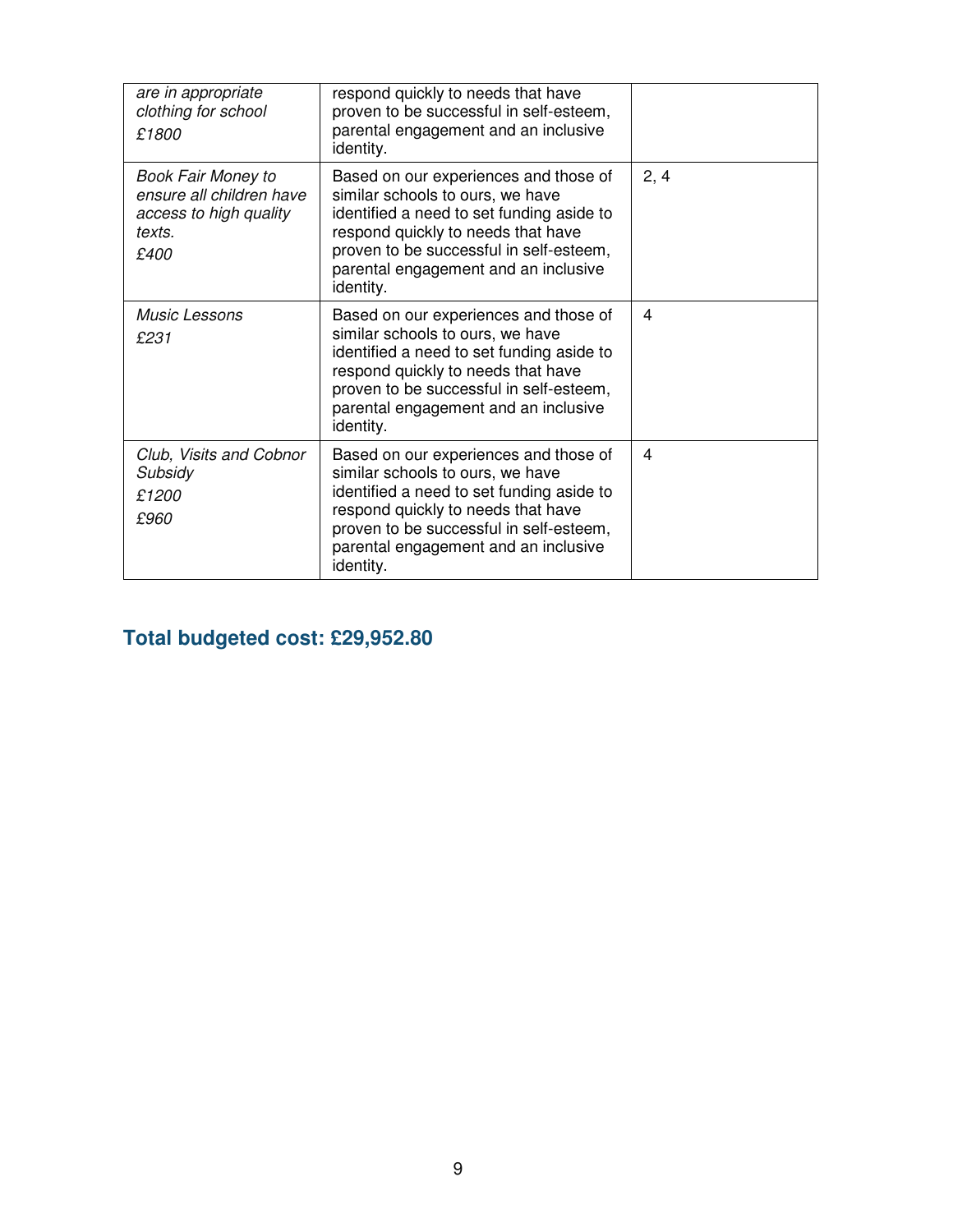## **Part B: Review of outcomes in the previous academic year**

### **Pupil premium strategy outcomes**

This details the impact that our pupil premium activity had on pupils in the 2020 to 2021 academic year.

| The results of our internal tracking system show the following outcomes as a % |         |                                                                                                  |      |         |      |        |                          |               |      |
|--------------------------------------------------------------------------------|---------|--------------------------------------------------------------------------------------------------|------|---------|------|--------|--------------------------|---------------|------|
|                                                                                | Reading |                                                                                                  |      | Writing |      |        | <b>Maths</b>             |               |      |
|                                                                                | School  | Non - Disad-<br>Disadvantaged<br>School<br>Non - Disad-<br>Disadvantaged<br>vantaged<br>vantaged |      |         |      | School | Non - Disad-<br>vantaged | Disadvantaged |      |
| Above                                                                          | 15.7    | 19.3                                                                                             | 0    | 8.7     | 10   | 3.1    | 12.2                     | 14.3          | 3.1  |
| At                                                                             | 41.3    | 45.7                                                                                             | 21.9 | 34.9    | 40   | 12.5   | 38.4                     | 42.9          | 18.8 |
| WT                                                                             | 15.7    | 15.7                                                                                             | 15.6 | 15.7    | 17.1 | 9.4    | 19.2                     | 18.6          | 21.9 |
| <b>Below</b>                                                                   | 27.3    | 19.3                                                                                             | 62.5 | 40.7    | 32.9 | 75     | 30.2                     | 24.3          | 56.3 |

Missing data for children who have no 20/21 input due to start date. 2x non-disadvantaged – 3x disadvantaged – 5x school

Progress data for the academic year 20/21 is as followed:

|                       | Reading |                          |               | Writing |                          |               | <b>Maths</b> |                          |               |
|-----------------------|---------|--------------------------|---------------|---------|--------------------------|---------------|--------------|--------------------------|---------------|
|                       | School  | Non - Disad-<br>vantaged | Disadvantaged | School  | Non - Disad-<br>vantaged | Disadvantaged | School       | Non - Disad-<br>vantaged | Disadvantaged |
| Expected              | 75.1    | 78.9                     | 60            | 66.7    | 73.2                     | 40            | 68.9         | 73.2                     | 51.4          |
| Less than<br>expected | 18.1    | 16.2                     | 25.7          | 26      | 21.2                     | 45.7          | 23.8         | 21.2                     | 34.3          |
| Missing data          | 6.8     | 4.9                      | 14.3          | 7.3     | 5.6                      | 14.3          | 7.3          | 5.6                      | 14.3          |

Our internal assessments during 2020/21 suggested that the performance of disadvantaged pupils was lower than non-disadvantaged peers. In the last 3 years of measurable data we have had no significant trends in Key Stage 2 statutory data and our results have been very cohort specific. Our strategy for the academic year 2020/21 was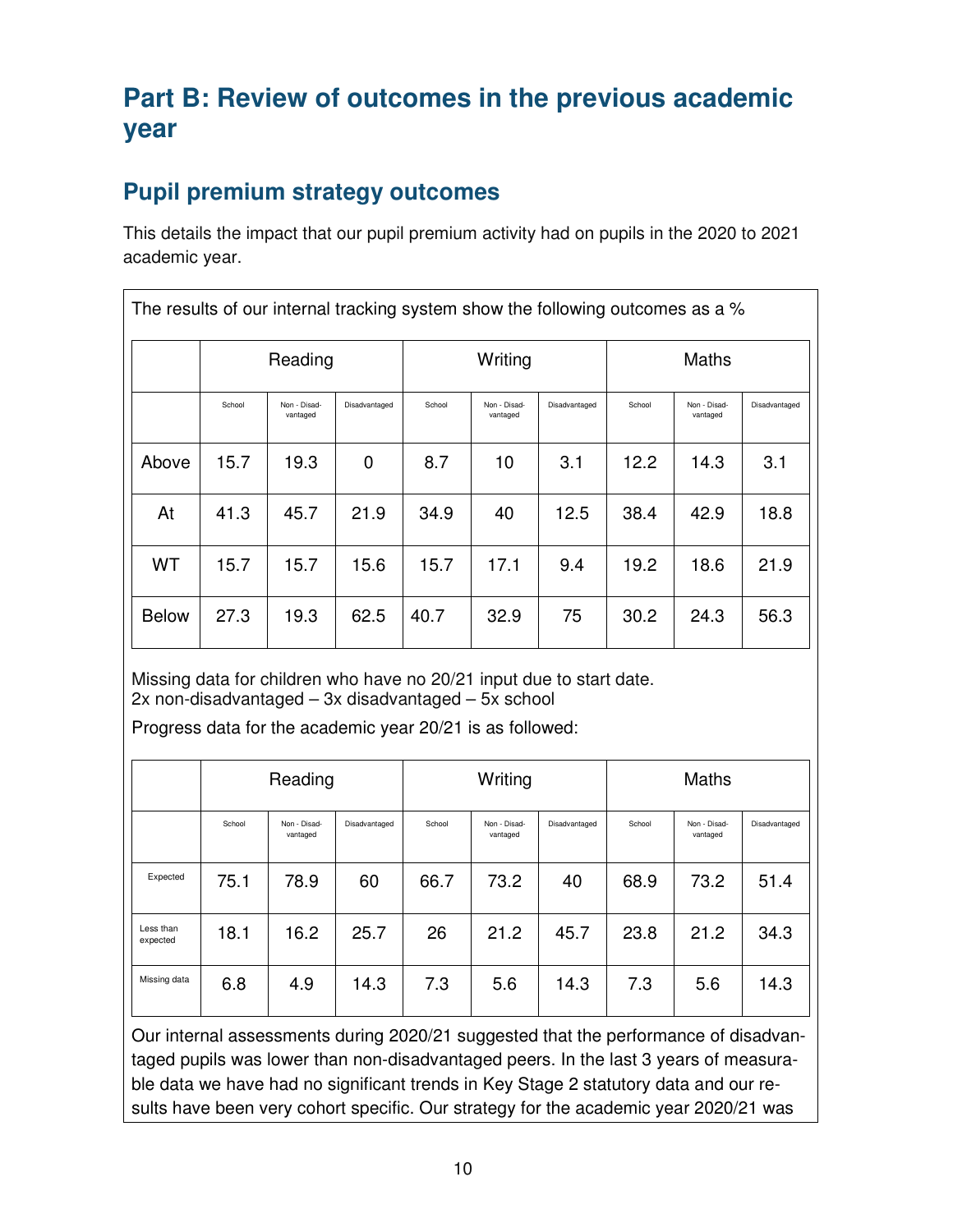significantly challenged but we experienced success in reaching out to support vulnerable families during times of school closure.

Our assessment of the reasons for these outcomes points primarily to Covid-19 impact, which disrupted all our subject areas to varying degrees. As evidenced in schools across the country, school closure was most detrimental to our disadvantaged pupils, and they were not able to benefit from our pupil premium funded improvements to teaching and targeted interventions to the degree we had intended. The impact was mitigated by our resolution to maintain a high quality curriculum, including during periods of partial closure, which was aided by use of online resources such as those provided by Oak National Academy, White Rose learning, The Write Stuff and other key programmes of study.

Behaviour in school and creating positive children with resilience, perseverance and the capacity to self-regulate is paramount to our strategy. We have identified through teacher observation and discussion that this is an area that has been exacerbated by the global pandemic but are skills that are lacking in a high proportion of disadvantaged pupils. This accounts for our work on therapeutic behaviour and the strategies surrounding it.

Our assessments and observations indicated that pupil behaviour, wellbeing and mental health were significantly impacted last year, primarily due to COVID-19-related issues. The impact was particularly acute for disadvantaged pupils. We used pupil premium funding to provide wellbeing support for all pupils, and targeted interventions where required. We are building on that approach with the activities detailed in this plan.

Additionally, school provided a package of age appropriate learning resources and extra-curricular materials for all disadvantaged children. This included materials related to sport, art etc to enable all children to have the opportunity to access remote learning, develop further and for us to promote equitable access to education.

#### **Externally provided programmes**

*Please include the names of any non-DfE programmes that you purchased in the previous academic year. This will help the Department for Education identify which ones are popular in England* 

| Programme | <b>Provider</b> |
|-----------|-----------------|
|           |                 |
|           |                 |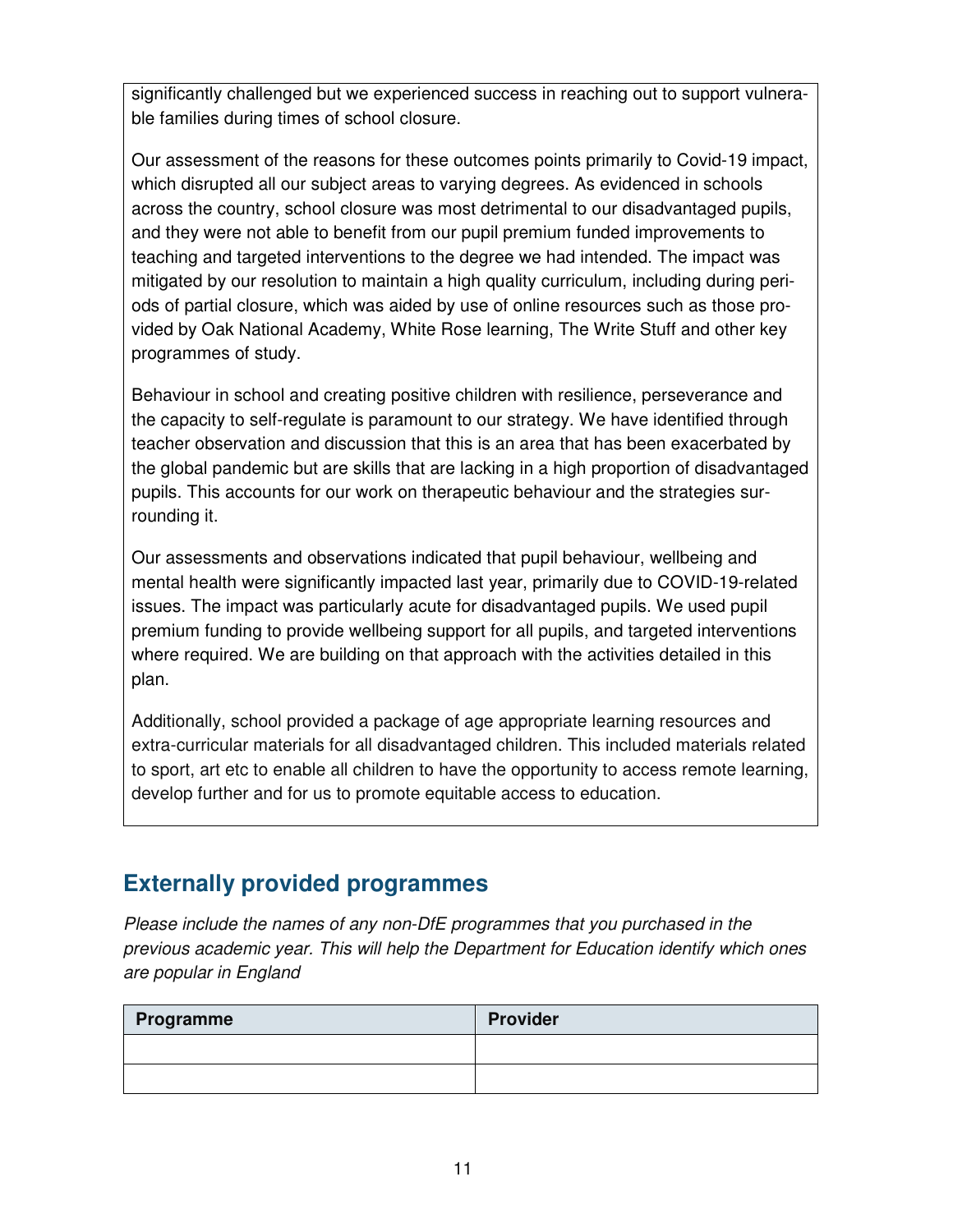# **Service pupil premium funding (optional)**

*For schools that receive this funding, you may wish to provide the following information:* 

| <b>Measure</b>                                                                    | <b>Details</b> |
|-----------------------------------------------------------------------------------|----------------|
| How did you spend your service pupil<br>premium allocation last academic year?    |                |
| What was the impact of that spending on<br>service pupil premium eligible pupils? |                |